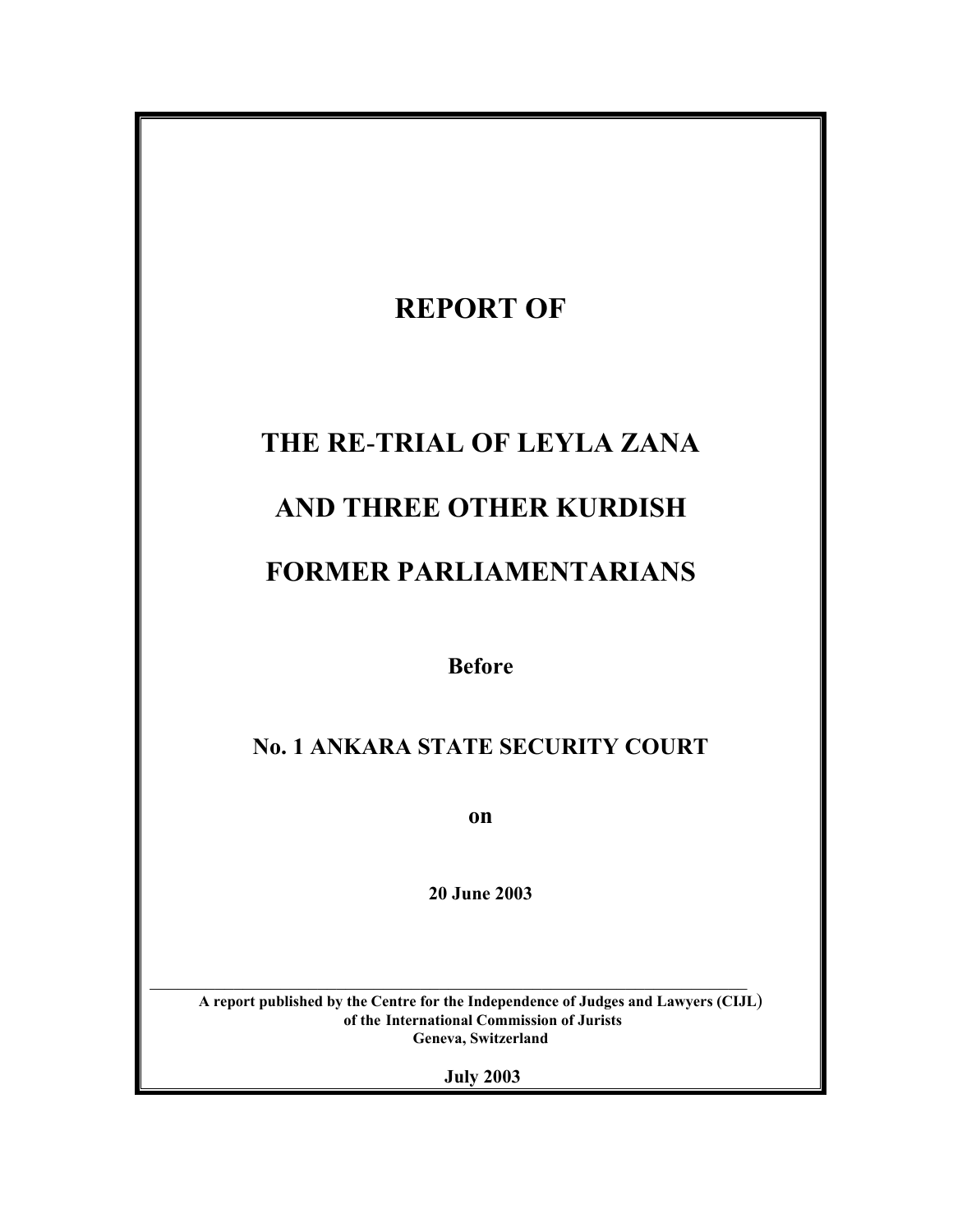## *I. Executive Summary*

The re-trial of Leyla Zana, Selim Sadak, Hatip Dicle and Orhan Dogan continued before No 1. Ankara State Security Court on **20 June 2003**. The Centre for the Independence of Judges and Lawyers (CIJL) of the International Commission of Jurists (ICJ) appointed two observers, Ms. Linda Besharaty-Movaed, Legal Advisor, CIJL, and Mr. Stuart Kerr, Barrister of England and Wales, to observe and report on the trial.

Leyla Zana and her co-defendants had been convicted on 8 December 1994 by the Ankara State Security Court of "*membership of an armed gang*" contrary to Article 168 of the Turkish Penal Code. They were sentenced to a term of 15 years imprisonment. However, on 17 July 2001, the European Court of Human Rights (EctHR) ruled that the former parliamentarians had not received a fair trial at the State Security Court, which at the time of the trial included a military judge<sup>1</sup>. Pursuant to this ruling, Leyla Zana and her codefendants were retried at Ankara State Security Court on 21 February 2003, 28 March 2003, 25 April 2003, 23 May 2003, and 20 June 2003.

For a full introduction and background to the trial, the ICJ/CIJL has published the report of its observer, Mr. Paul Richmond, Barrister of England and Wales who observed the proceedings on 23 May 2003. $^2$ 

On the basis of the observation of the hearing on 20 June 2003, the ICJ/ CIJL welcomes some developments which indicated that aspects of the right to a fair trial were respected.

The ICJ/ CIJL is satisfied that, as in previous hearings, the defendants were at no stage excluded from the proceedings, and were able to hear legal argument and the testimony of witnesses in full. The defendants were able to participate in proceedings by making lengthy speeches, although there are concerns about the extent to which such participation is effective. No restrictions were placed on public attendance at the hearing, or on the defence lawyers in the exercise of their professional duties.

Further, the ICJ/CIJL welcomes the fact that, contrary to previous hearings where the defence was not allowed to call any witness, during the 20 June proceeding, four witnesses for the defence were allowed to be called to give live evidence. Another positive development was the ruling that at future hearings, prosecution witnesses, whose evidence was previously not susceptible to challenge, are to be made available for examination and cross-examination.

However, in the main, profound concerns about the disregard of the principle of equality of arms between the defence and the prosecution, of the independence and impartiality of the tribunal, and of the presumption of innocence remained. The ICJ/CIJL therefore finds that the right to a fair trial was not respected in the following ways: 1) the continued detention of the defendants on the pretext that their conviction by the State Security Court in 1994

<sup>&</sup>lt;sup>1</sup> Sadak and Others v. Turkey (no. 1) (App. Nos. 29900/96, 29901/96, 29902/96 and 29903/96).

<sup>&</sup>lt;sup>2</sup> This report is available on the ICJ website at  $\langle$ www.icj.org>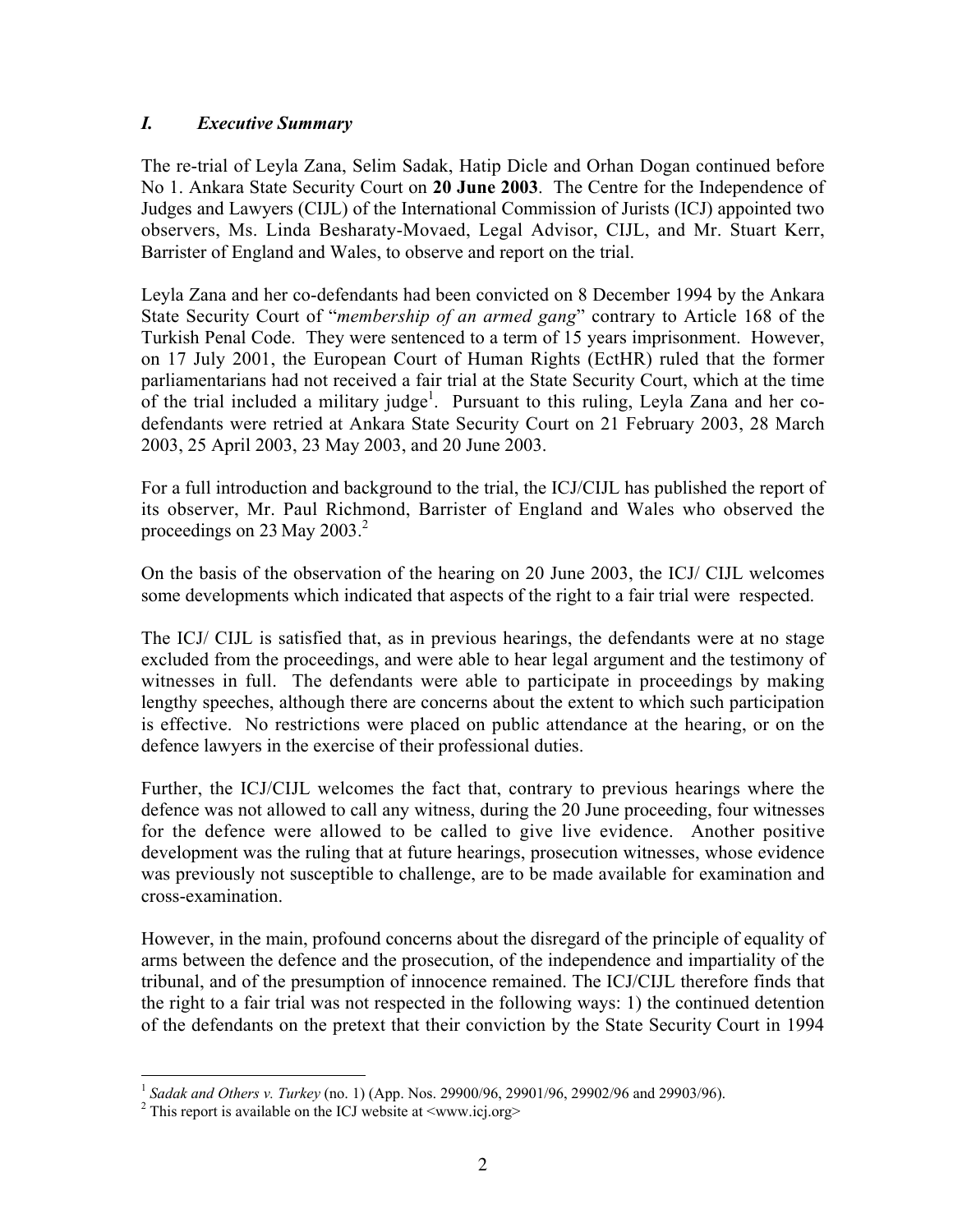remains valid, in contravention of the ruling of the EctHR,<sup>3</sup> indicates a violation of the presumption of innocence; 2) while the prosecutor's questions and submissions were entered directly into the court record, the defence had to rely upon the judge to summarise questions and answers; 3) the speeches of the defendants were not entered in the court record; 4) the lay-out of the court whereby the judges and the prosecutor were sitting in physical proximity on a raised platform and leaving and entering the court together, while the defence sat on benches below them, gives rise to legitimate grounds for fearing that the tribunal is not independent or impartial; and 5) the judges ruled that a prosecution witness should not be brought from Germany, contrary to the ruling of the ECtHR, thereby denying the defence the opportunity to cross-examine this witness.

The ICJ/CIJL reiterates its exhortation to the Turkish Government to fully respect and implement the provisions of Article 6 of the European Convention for the Protection of Human Rights and Fundamental Freedoms (ECHR) to which it is a party.

#### *II. Violations of the Right to a Fair Trial*

#### **(1) The continued detention of the defendants**

At the conclusion of the hearing on 20 June 2003, counsel for the defence made an application for each of the defendants to be released. The prosecution objected to the release and the application was refused. The reason given for refusing the application was that the Court maintained its belief that the conviction reached in 1994 was still valid despite the fact that the EctHR had ruled to the contrary.

This reasoning, read in conjunction with the allegation that the Presiding Judge, Judge Orhan Karadeniz, commented on the guilt of the defendants in a pre-trial application<sup>4</sup>, leads the ICJ/CIJL to conclude that there has been a violation of the presumption of innocence enshrined by Art. 6(2) ECHR. Where a judge expresses an opinion suggesting that he has formed an untimely impression of guilt, this has been held to violate the presumption of innocence doctrine.<sup>5</sup>

Furthermore, as this re-trial should be considered to be a new proceeding with the aim of remedying defects contained in the 1994 trial wherein defendants were sentenced to a term of imprisonment of 15 years each, then extreme caution must be used to ensure that the trial this time is fair and in conformity with Turkey's international obligations.

3 <sup>3</sup> Sadak and Others v. Turkey (no. 1) (App. Nos. 29900/96, 29901/96, 29902/96 and 29903/96).

See, *ICJ/CIJL Report of the Re-Trial of Leyla Zana and Three Other Kurdish Former Parliamentarians before No. 1 Ankara State Security Court on 23 May 2003*.

<sup>5</sup> *Ferantelli and Santangelo v. Italy* (1996) 23 EHRR 288, paragraphs 59-60.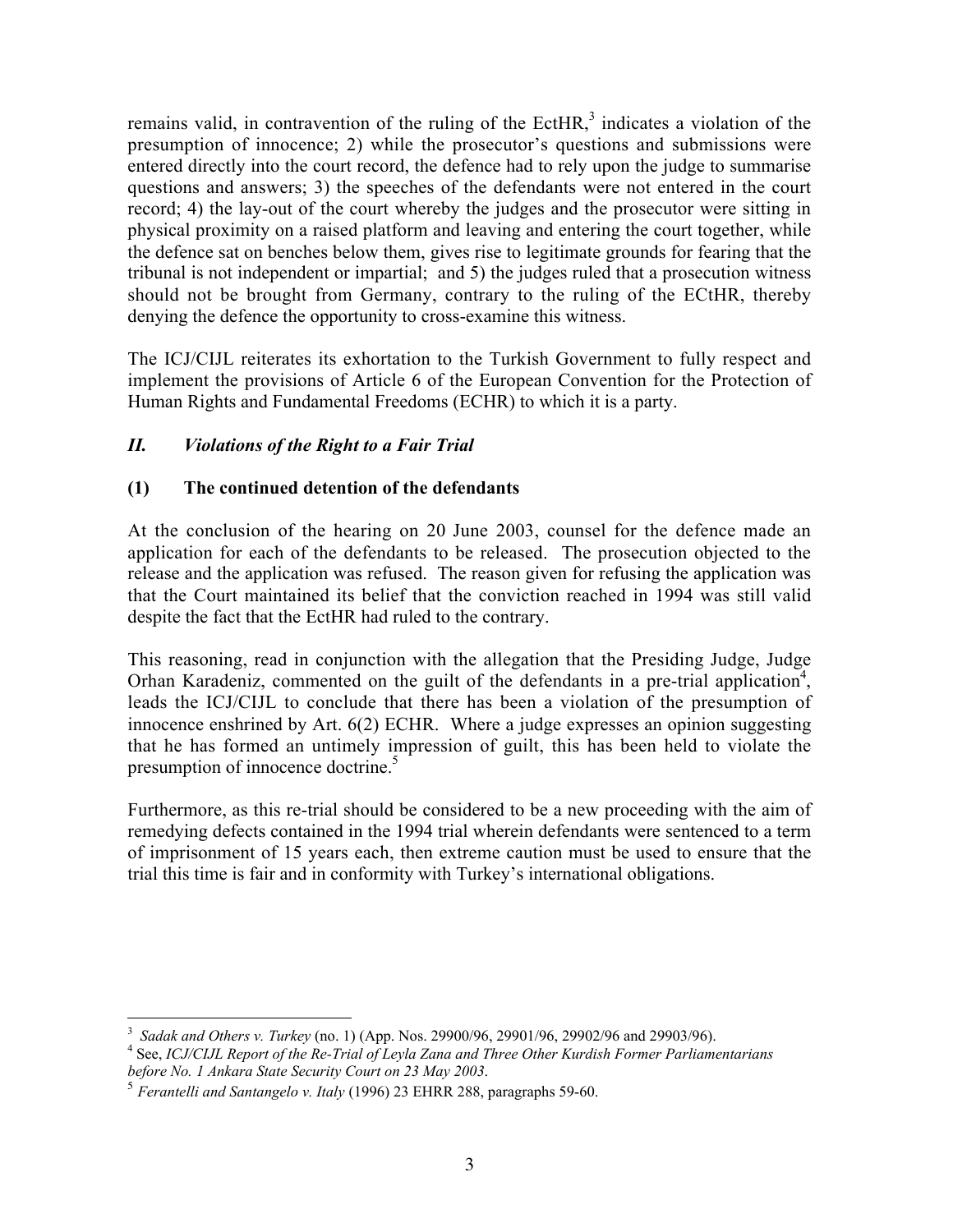#### **(2) The defence was denied the possibility of having its submissions to the court entered directly into the court record**

As in the 23 May proceeding, it was apparent during the course of the hearing observed that the principle of equality of arms was not fully respected in so far as the prosecutor's submissions to the court were entered directly into the court record in his own words, whilst the defence lawyers were barred from dictating their submissions directly into the record. Instead, the defence had to rely upon the judge to summarise (rather than repeat verbatim) the defence questions and submissions before they were entered into the court record. This procedure, which is common to all criminal trials in Turkey, fails to comply with the principle of "equality of arms" in so far as it places the defence at a substantial disadvantage vis-à-vis the prosecution.

The Observers are concerned that the procedure for recording defence submissions in Turkey potentially fails defendants in three key respects. First, during the course of the trial it risks creating the impression that defence submissions are not as important as those made by the prosecutor. Second, it may prevent defendants from arguing on appeal matters advanced on their behalf during the course of their trial. Third, the procedure as presently followed could be said to deprive appellate courts, whose role is to scrutinise the fairness of trial proceedings, of any accurate record of the proceedings in the lower court. In the opinion of the Observers, these matters serve to place the defence at a substantial disadvantage vis-à-vis the prosecution during the course of criminal proceedings in Turkey.

Although during the hearing the defence can object to the judge's summary, acceptance of this objection is within the judge's discretion. After the hearing is over, the defence lawyer has no right to object to how his/her argument is summarised in the record. In the hearing observed, defence counsel did seek to challenge the judge's summary on at least one occasion. On that occasion, the judge amended his summary.

# **(3) After approval by the prosecutor, the defence was allowed to call 4 witnesses yet was denied the possibility of having its questions directly entered into the court record**

The ICJ/CIJL is satisfied that at this hearing the defence was allowed to call 4 witnesses to support its case. To date, while the prosecution had been allowed to call 26 witnesses, the defence had been denied this right.<sup>6</sup>

Nevertheless, the ICJ/CIJL is concerned that when the defence made the request to hear oral testimony from its witnesses, it was the prosecutor and not the judge who asked defence counsel to explain what the defence witnesses would be stating. In response to

<sup>&</sup>lt;sup>6</sup> The reason advanced for not hearing defence witnesses at prior hearings was that too much time had elapsed since the facts giving rise to the alleged offence took place, yet this reasoning had not been applied to witnesses for the prosecution, see, *ICJ/CIJL Report of the Re-Trial of Leyla Zana and Three Other Kurdish Former Parliamentarians before No. 1 Ankara State Security Court on 23 May 2003*.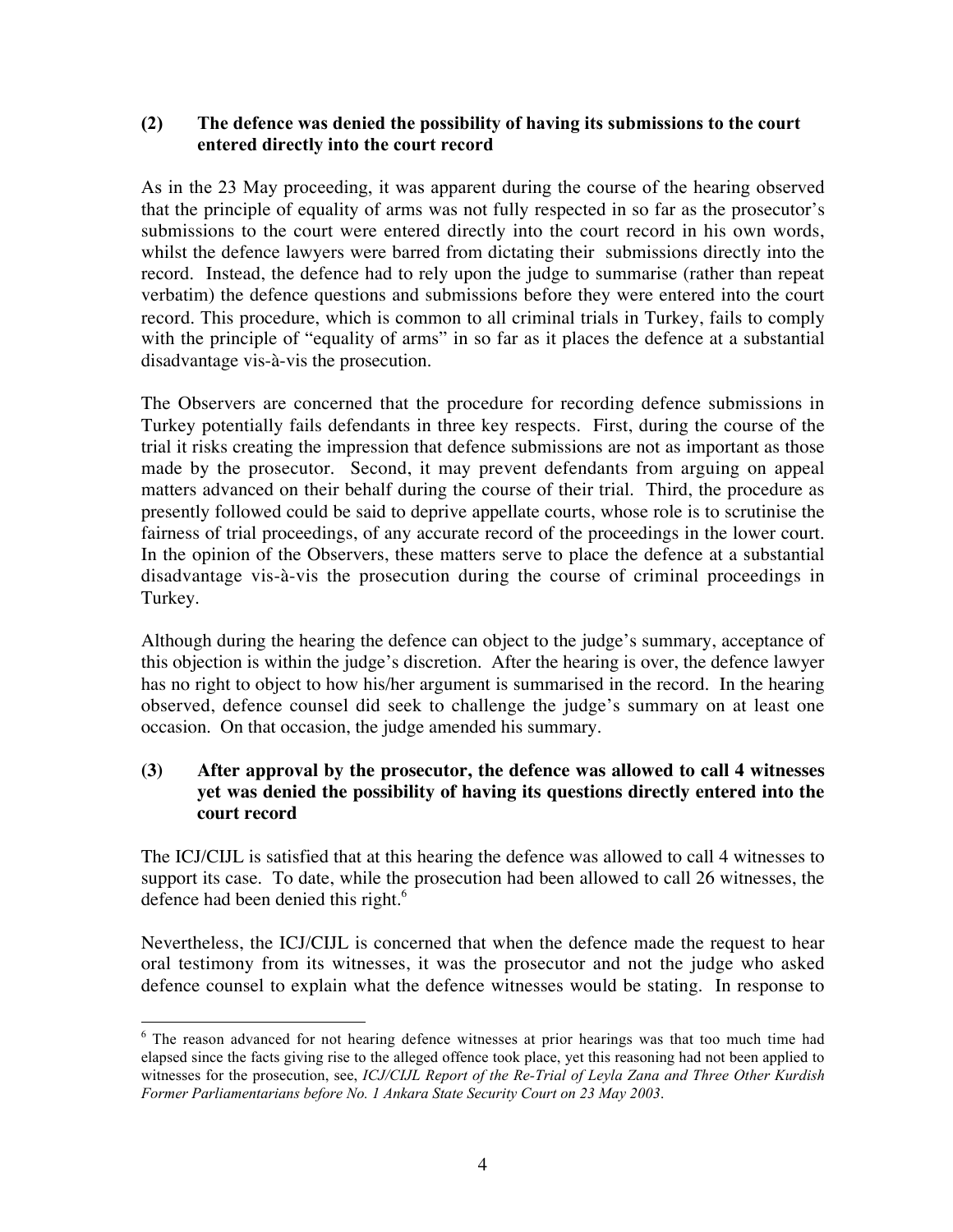this question, the lead counsel, Mr. Yusuf Alatas, indicated that he had submitted a petition on 23 May indicating his reasons therein for examining the 4 witnesses. At this point, the Presiding Judge looked through several documents before he found said petition, and handed the same to the prosecutor who studied it and decided that the witnesses could be called.

In the opinion of the Observers, a trial whereby the prosecutor is making decisions as to the examination of witnesses and evidence is manifestly unfair and violates the fundamental right to an independent and impartial tribunal.

Furthermore, the defence witnesses were examined by the judge, not the defence. At one point, during the testimony of the second witness, Ihsa Ertas, whose testimony as defendant Orhan Dogan's former concierge served to demonstrate that the defendant could not have had personal knowledge of all persons who alleged to know him, the Presiding Judge mockingly asked the witness if he "always helps people he does not know." The Presiding Judge's demeanor vis-à-vis the defence witness clearly demonstrated the undisguised unfairness and lack of independence and impartiality of the tribunal. Furthermore, given this attitude, there is great room for doubt as to the veracity of the court record as it is based upon summaries that the Presiding Judge made of the statements by defence and defence witnesses.

#### **(4) The speeches of the defendants were not entered into the court record**

At the hearing, each of the defendants was afforded the opportunity of making a statement in support of his or her defence. Leyla Zana declined to make a speech (indicating that she would do so at a subsequent hearing), but Selim Sadak, Hatip Dicle and Orhan Dogan each made a speech.

However, the Observers noted that as with the defence witnesses, when the defendants were addressing the Court, their speeches were neither recorded *verbatim* in the court record by the court stenographer, nor were summarized by the Judge, for inclusion in the court record.

During his speech, Selim Sadak retorted to the Court that it was unfair for the Kurdish democratically-elected former parliamentarians to be tried and convicted by a State Security Court [which included a military judge] to a term of imprisonment of 15 years based solely upon statements by dubious police witnesses. Haticp Dicle argued forcefully for the right to be "treated equally before the law," while Orhan Dogan, a lawyer, concentrated on the evidence itself stating, "I have reviewed the laws of many countries yet there are none where questions by the defence must pass through the judge."

The first two defendants provided copies of their speeches to the court but Orhan Dogan made his speech from notes and subsequently, did not provide a copy of his speech to the Court. No record of his speech was included in the court record by the stenographer either in full or in summary form, through the Judge.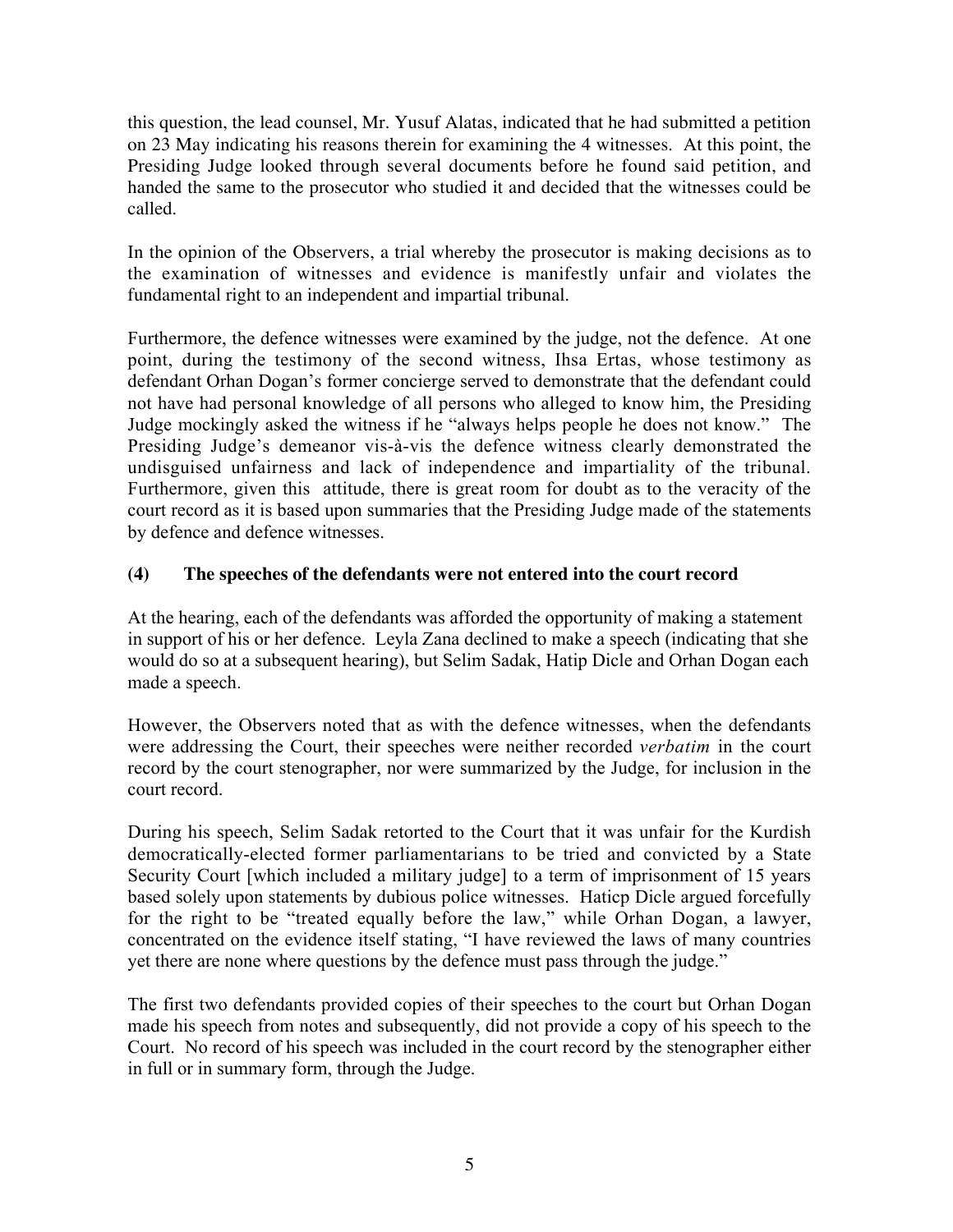The ICJ/CIJL finds that the failure to record adequately the speech of the defendants and particularly the speech of Orhan Dogan violates the principle of the equality of arms. The speeches were treated in a manner which indicated that they carried less weight than prosecution submissions. In fact, the panel of judges looked uninterested and detached during the defendant's speeches.

Further, the ICJ/CIJL finds that the defence were subjected to a procedurally inferior position in comparison to the prosecution and that this irregularity violated the defendants' rights to participate effectively in the proceedings. While it is welcomed that the defendants were allowed to give speeches, the failure to record said speeches undermines their value. The unequal manner in which evidence is taken is a matter which can lead to violations of the right to a fair trial.<sup>7</sup>

## **(5) The layout of the Court and the physical proximity of the judges and the prosecutor give rise to legitimate grounds for fearing that the tribunal is not independent or impartial.**

As described in the aforementioned ICJ/CIJL report on the 23 May hearing, at the start of the hearing and after every adjournment, the prosecutor entered the courtroom from the same door as the three judges whilst defence counsel entered from a side door along with members the public. When the judges rose to consider a defence application that had been opposed by the prosecutor, the prosecutor retired with the judges again through the same door. On one occasion that door remained open, and it was possible from the public gallery to see the prosecutor conversing with one of the panel of judges. On another occasion, two judges entered the courtroom while the prosecutor and the Presiding Judge stayed behind and entered a few minutes later.

Furthermore, during the hearing, the prosecutor sat on an elevated platform, directly adjacent to the judges, close enough, the observers noted, that the wing member of the judge's panel was able to pass to the prosecutor a file and vice versa. In contrast, the defence lawyers sat at a table at ground level, at the extreme edge of the court, 3 metres below the platform and at the same level as the public.

The ICJ/CIJL finds that there has been a violation of the right to a fair trial, in that there were legitimate grounds for fearing that the tribunal was not independent or impartial as the prosecutor and the panel judges could communicate about the proceedings, both in chambers and also in the courtroom by the passing of files, to the absolute exclusion of defence participation. As a consequence, there was no appearance of fairness, the importance of which has been underlined by the ECtHR on many occasions.<sup>8</sup>

 <sup>7</sup> *Barbera, Messegue & Jasbardo v. Spain* (1989) 11 EHRR 360, paragraph 68.

 $8 \text{ E.g. } \text{Incal } v \text{ Turkey}$ **, (App. No. 22678/93)** (9<sup>th</sup> June 1998)).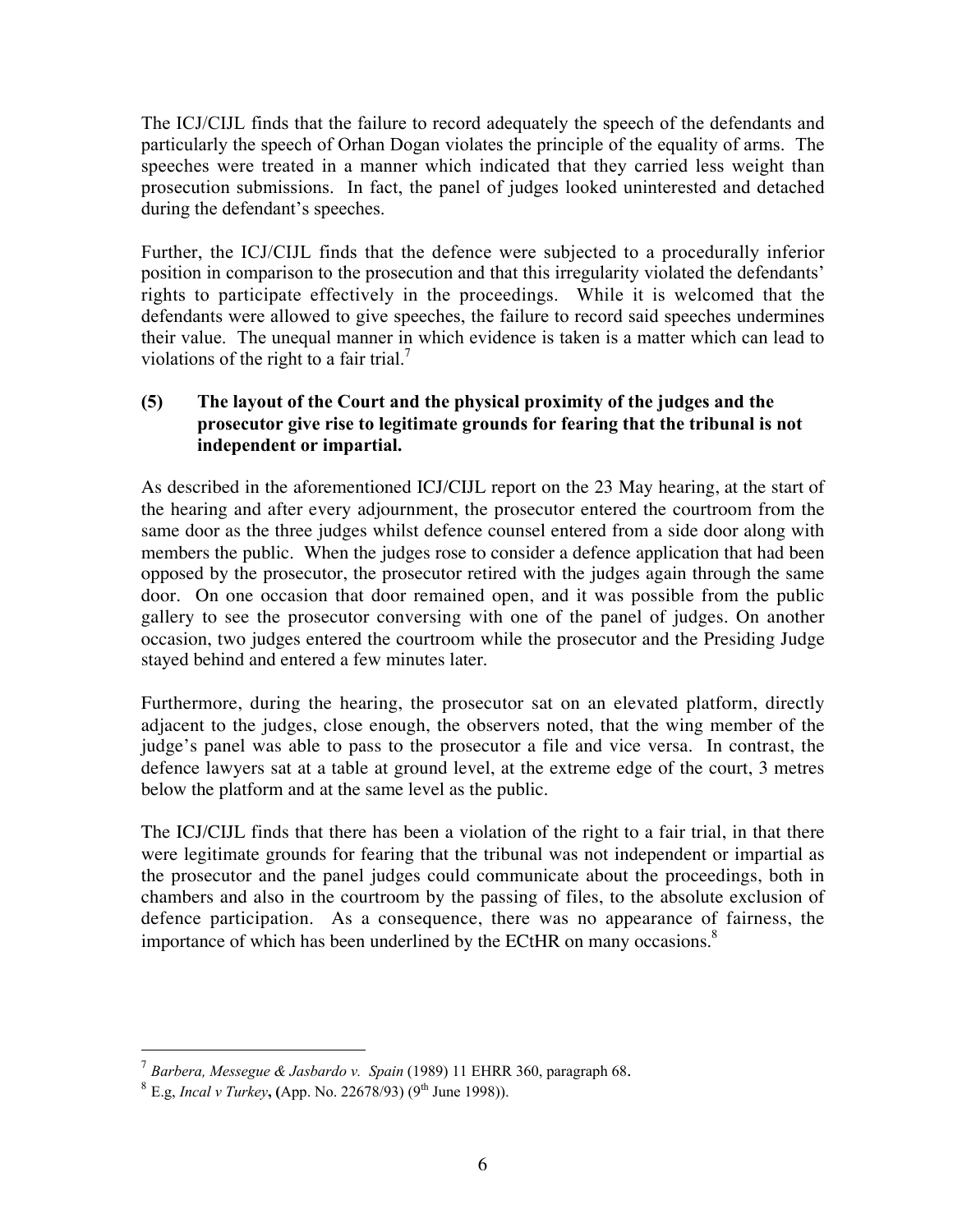Moreover, it follows that the access of the prosecutor to the judges because of the seating arrangements leads the ICJ/CIJL to conclude that there has again been a violation of the principle of the equality of arms.

# **(6) Prosecution witnesses relied upon not made available for cross-examination**

At the conclusion of the hearing the court ruled on how to proceed with two prosecution witnesses. Both are currently serving prison sentences, one in Mardin in the south-east of Turkey, the other in Germany.

The Court ruled that in respect of the "Mardin witness", the court would re-convene for an interim hearing to be held at Mardin State Security Court, solely to hear evidence from that witness, and for him to be cross-examined. The ICJ/ CIJL welcomes this decision, as previously the Court had ruled that the witness would not be made available for crossexamination. However, the ICJ/CIJL has some concerns arising from the fact that the Court designated to hear this witness will be differently constituted in that there will be different judges hearing the evidence. There is, therefore, concern that the evidence of the "Mardin witness" will, for no other reason, attract reduced status in the proceedings.

In respect of the "Germany witness", the court ruled that this witness would not be compelled to give live evidence.

The defence lawyers allege that this ruling is in direct contravention of the ruling by the the ECtHR in 2001 (*Sadak and others v Turkey*) <sup>9</sup> which, at paragraphs 61 – 69, expressly criticises the prosecution for relying on deposition evidence alone, without providing the defence with an opportunity to examine the witnesses, by bringing them to court. The ECtHR therefore found a violation of Art. 6 (3) (d) ECHR.

It is not clear to the Observers whether the "Germany witness" has provided deposition evidence on which the prosecution is relying. If so, then the ruling of the court in the present re-trial suggests that the same violation of Article 6 (3) (d) ECHR is simply being repeated and that no steps have been taken to remedy this defect from the 1994 trial.

# *III. Conclusion*

Despite welcoming some of the rulings which the court made during the hearing of 20 June 2003, the ICJ/CIJL maintains its grave concerns at the fairness of the re-trial of Leyla Zana, Selim Sadak, Hatip Dicle and Orhan Dogan.

In particular, the principle of equality of arms, the presumption of innocence, and the perceived and actual impartiality of the tribunal were not observed.

<sup>9</sup> *Sadak and Others v. Turkey* (no. 1) (App. Nos. 29900/96, 29901/96, 29902/96 and 29903/96).